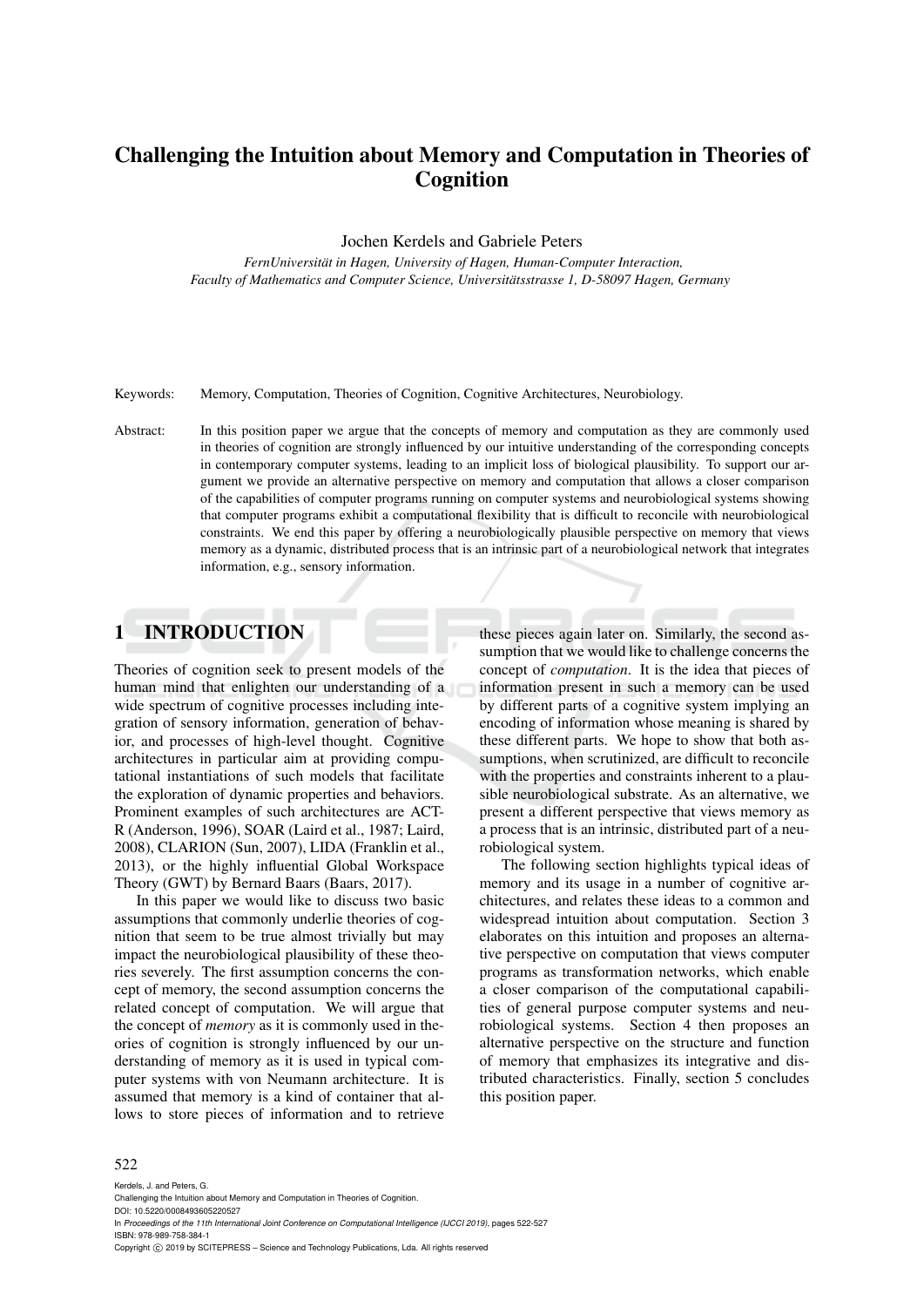## 2 MEMORY IN THEORIES OF **COGNITION**

Memory is a central part of many theories of cognition where it is used for multiple purposes. Amongst other uses, it can serve as a communication hub that allows to dynamically route information between different parts of the cognitive system and establish a kind of global context (seen as analog to "short term memory"), it can serve as a storage of past experiences ("episodic memory") and knowledge about the world ("declarative memory"), or it can serve as a mechanism that facilitates the acquisition and reproduction of behavioral patterns ("procedural memory"). In all these cases, either explicitly or implicitly, memory is typically seen as a container that can store and reproduce signal patterns much like the memory in a computer system that stores and reproduces bit patterns. In particular, *pieces of information* are seen as self-contained entities that can "move around" and exist at different locations within the computational system. This notion is reflected by, e.g., John Laird (SOAR) as he outlines what a cognitive architecture consists of in his view (Laird, 2008):

*A cognitive architecture consists of:*

- *memories for storing knowledge*
- *processing units that extract, select, combine, and store knowledge*
- *languages for representing the knowledge*
- *that is stored and processed*

*[..] Cognitive architectures must embody strong hypotheses about the building blocks of cognition that are shared by all tasks, and how different types of knowledge are learned, encoded, and used, making a cognitive architecture a software implementation of a general theory of intelligence.*

Another example that highlights this perspective is given by John Anderson (ACT-R) in the context of describing how knowledge about the environment is processed in their system (Anderson, 1996):

*We have only developed our ideas about environmental encodings of knowledge with respect to the visual modality. In this area, it is assumed that the perceptual system has parsed the visual array into objects and has associated a set of features with each object. ACT-R can move its attention over the visual array and recognize objects. [..] Features within the spotlight can be synthesized into recognized objects. Once synthesized, the objects are then available as chunks in ACT's working memory for further processing.*

Finally, a good example of how memory is utilized as a central mechanism to coordinate and control the flow of information in a cognitive system is given by Bernard Baars as he describes the core idea of his Global Workspace Theory (Baars, 2017):

*Global Workspace Theory (GWT) suggests that the brain has a fleeting integrative capacity that enables access between functions that are otherwise separate. This makes sense in a brain that is viewed as a massive parallel set of highly specialized neuronal processors. In such a system coordination and control may take place by way of such a central information exchange, allowing some specialized processors – such as sensory regions in cortex – to distribute information to the system as a whole. This solution also works in largescale computer architectures, which show typical "limited capacity" behavior when information flows by way of a global workspace.*

These quotes illustrate how the concept of memory in cognitive architectures is closely aligned with the corresponding concept in contemporary computer systems. Linked to this understanding of memory is a matching intuition about computation. In its most basic form this intuition about computation consists in the idea of executing a list of basic operations that each take some data as input and produce some data as output that affects the subsequent steps of the computation in a deterministic way, e.g., by generating new input data, controlling the program flow, or causing desired side effects. For many, this intuition about computation matches their introspective understanding of the apparent sequential nature of high-level, linguistic thought or the planning and control of deliberate actions necessary to perform a complex task. One important aspect of this analogy between computation and high-level mental processes is the sense of agency that the latter imply. *We* think thoughts. *We* perform actions. *The computer*<sup>1</sup> processes data. This implicitly assumed existence of agency makes thoughts and data alike into objects that are acted upon. This object quality in turn implies the existence of such objects as coherent entities in some medium. In case of data this medium appears to be memory.

This basic intuition about computation is a powerful tool, an abstraction, to reason about and write complex computer programs, and it is tempting to use it to interpret and model the function of neurobiological information processing systems as well. However, we argue that the latter use of this abstraction is counterproductive and leads to misleading analogies

 $<sup>1</sup>$ or its central processing unit (CPU)</sup>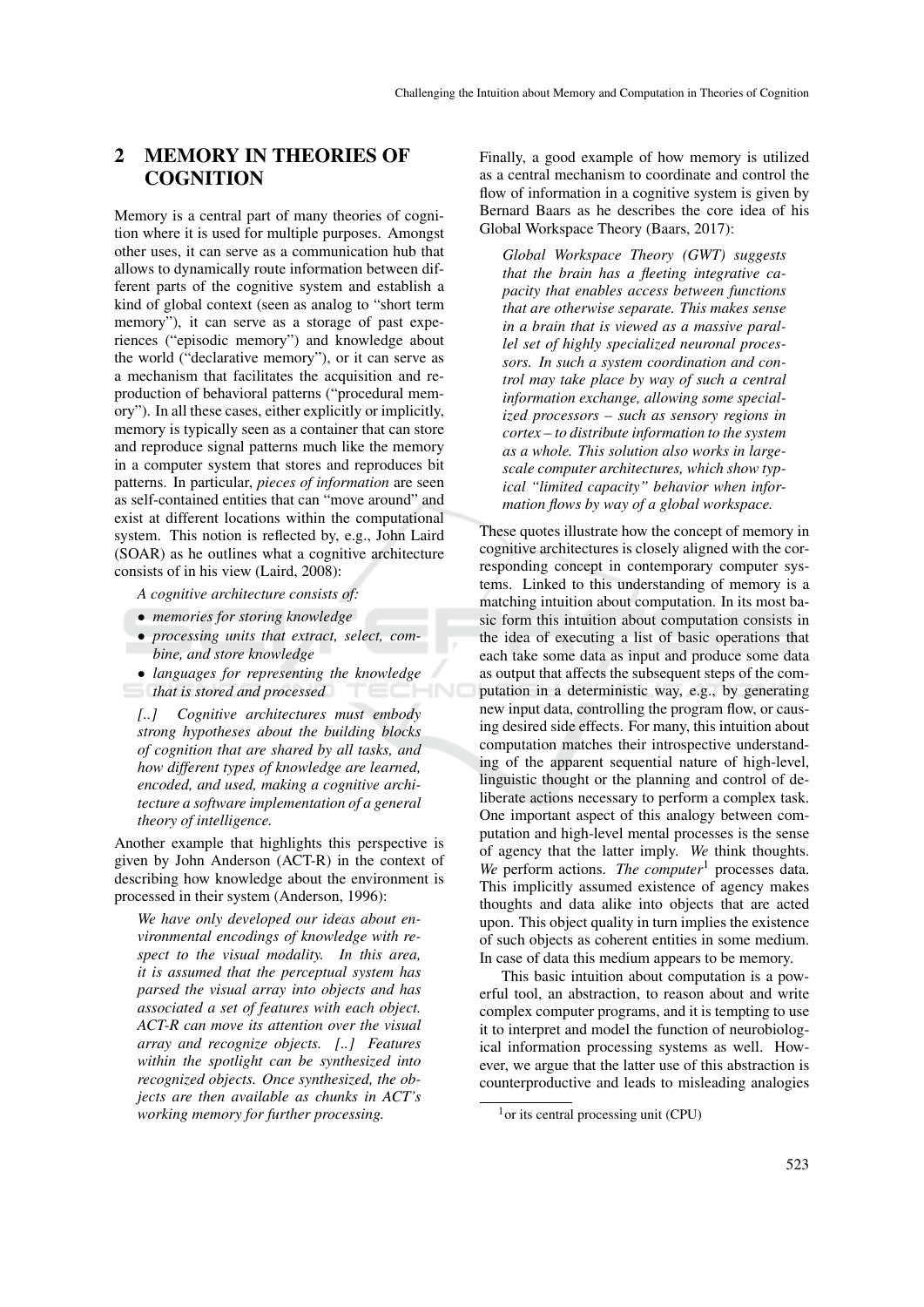between computer and brain, especially regarding the purpose and function of memory in both systems. To elucidate this aspect the next section provides an alternative intuition about memory and computation that allows for a more direct comparison of computer and neurobiological systems. It will highlight fundamental differences of both systems regarding their respective capabilities to process information.

## 3 COMPUTER PROGRAMS AS TRANSFORMATION **NETWORKS**

The intuition about computation outlined above is supported and reinforced by modern programming languages as they facilitate the definition of complex data types and their instantiation as objects that seem to exist as such entities in memory. In addition, these objects are commonly described in a way that make it seem as if these objects exhibit forms of agency by possessing a local, encapsulated state, and being responsible for a specific set of subproblems. This useful abstraction allows a programmer to describe the solution to a computational problem in a way that is both meaningful to other programmers and herself as well as "understandable" by the computer system. This "understanding", however, is for the most part just an illusion. When a program is actually loaded into memory and executed, the resulting bit patterns that are stored in memory are by themselves meaningless. Their meaning is only encoded in the program that reads and interprets these patterns, and much of this encoded meaning is already stripped away when the high-level program is translated into machine code. More precisely, most of the meaning attributed to certain high-level program structures by a programmer are not part of the program that will actually run on the computer. In that sense, the "actual meaning" of a bit pattern in memory is as elusive to the computer system as an evolved, instinctive behavior might be to an insect. Yet, the implicit sense of agency mentioned above is suggestive of locating the meaning of a bit pattern intuitively somewhere within the machine rather than within the programmer who is describing and interpreting the machine's behavior.

To gain an alternative perspective that avoids this intuitive, but – in our view – misleading interpretation of a program we take a closer look at the idea of computation as executing a list of basic operations. In essence, such a basic operation can be understood as a prescription of how a particular input pattern is transformed into a new output pattern given a limited set of hardware resources. Using such basic operations over and over again to build a complex web of input output transformations is what a computer program does. The "glue" that enables the computer program to form this network of transformations is memory.

When a computer program executes it orchestrates a constant circulation of bit patterns between memory and CPU. By doing so the limited hardware resources of the CPU are reused over and over again to successively perform all the input output transformations in the network of transformations that is defined by the program. Hence, every computer program can be seen as the emulation of a vastly more complex, special purpose CPU that would implement every input output transformation defined in the program in hardware. In that sense, every memory retrieval within a computer program - even retrieval from distant memories like a hard disk or some network resource - corresponds to a dynamic reconfiguration and/or expansion of this virtual, special purpose CPU.

In this alternative view on computation memory serves as a pattern buffer between transformations that endows the resulting, virtual transformation network with a number of capabilities that would be challenging or impossible to implement in a real, physical network in which the hardware performing each transformation is connected directly. In particular, the use of memory enables the network to operate independent of timing constraints, i.e., the output of a transformation can be buffered for an arbitrary amount of time before it is processed by further transformations. Typical uses of this capability include waiting for the results of multiple transformations before proceeding, combining the output of a transformation with its past outputs, or even distributing a computation over multiple devices. Furthermore, memory enables the virtual transformation network to have arbitrary connectivity patterns that are not bound to physical constraints like limited signal speed, limited fan-out and fan-in of the transformation hardware, or limited physical space. Together, these capabilities of the virtual transformation network reflect the flexibility and power of computer programs running on contemporary computer systems. The key to this flexibility and power is the use of memory as the central interface mechanism for this transformation network. We argue that this view on computation provides a more accurate and simpler picture of the function and purpose of memory than the highlevel perspective provided by modern programming languages where the apparent program structure diffuses into the structure of the virtual transformation network when the program is translated into machine code.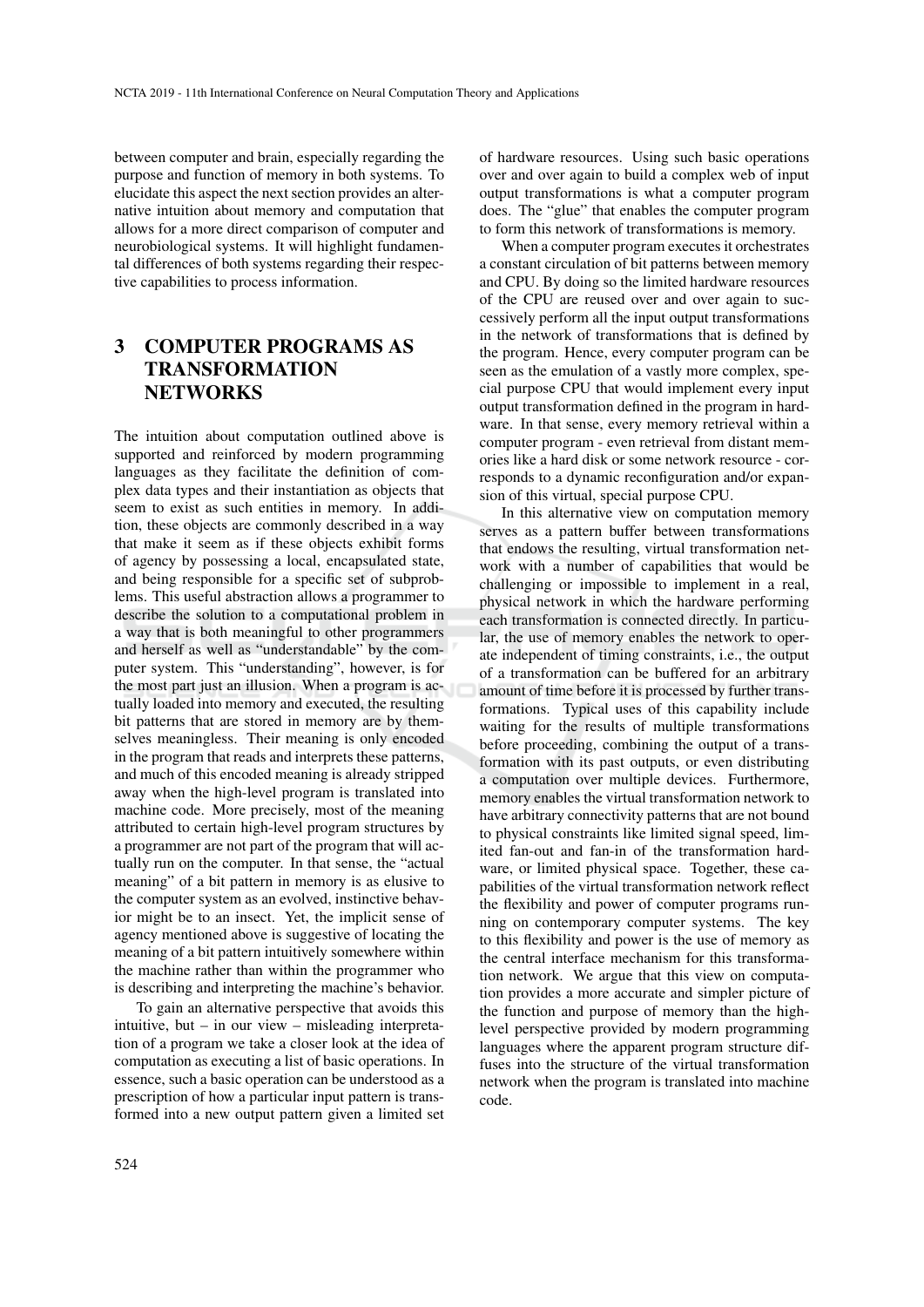Using this alternative view on computation allows a more direct comparison to the processing of information in neurobiological systems. From an evolutionary perspective neurobiological systems developed to solve specific computational problems, e.g., to control muscles or to process the information coming from a sensory system. As such, the respective networks of neurons or groups of neurons could be seen as specialised transformation networks similar to the transformation networks described above. However, instead of being emulated and virtual, these natural transformation networks are actually implemented within the neurobiological substrate removing the necessity for memory as a "transformation glue" while at the same time adding a number of constraints regarding possible connection patterns and types of transformations. In particular, an on-the-fly reconfiguration and expansion of the neurobiological transformation network is not possible in general. Instead, the basic structure of the network emerges during the development of the organism and is controlled by, e.g., periods of cell proliferation, cell migration along cellular support structures, or guidance by short and long range chemical gradients (Squire et al., 2008). The variability inherent in this self-organized formation limits the extent with which the solution to a specific computational problem, e.g., a behavioral pattern, can be hardwired into the network structure and adapted over time. To mitigate this constraint neurobiological networks show forms of plasticity that facilitate fast changes to the network by adapting the response of individual neurons or local groups of neurons to a given input signal. As a consequence, the corresponding input output transformation implemented by those neurons changes accordingly. However, subsequent transformations are not informed about this change but have to adapt themselves as well if necessary and propagate the change further. This means that from a global perspective the way by which signals are encoded and processed within the transformation network is only known locally and remains in a constant flux.

This dynamic change of how information is encoded and processed by different parts of the transformation network conflicts with an idea of memory that sees memory as a container that stores patterns of information for later use since the encoding of that information might have changed while it was stored. Such an outdated encoding would then become unintelligible for the network. Similarly, the idea of memory as a means to coordinate and control the flow of information relies as well on a consistent encoding, which is not guaranteed when local neuroplasticity is taken into account. Despite these doubts regarding

the biological plausibility of a container-like memory one might argue that neurobiological systems clearly do have the ability to remember, e.g., past experiences and therefore must have some form of memory. To address this point we will outline our view on a neurobiologically plausible memory in the next section.

#### 4 MEMORY AS A PROCESS

In the previous section we described how local neuroplasticity continually changes the way how neurons or local groups of neurons respond to their inputs and thus encode these inputs differently for neurons downstream in the network. A memory system that is based on storing and recreating patterns of information is not well suited to cope with this drift of encoding. We therefore suggest that memory in a neurobiological network does not store and recreate the signals that pass through the network but is rather a mechanism that allows to store and reestablish the activation state of the network or parts thereof, i.e., to not recreate the result of some computation but to reestablish the conditions that led to the result.

We argue that such a type of memory has to be a *distributed, intrinsic part of the network* instead of being a dedicated, localized memory system. Moreover, we see local neuroplasticity, the characteristic responsible for the drift of encoding, as a key mechanism for this memory. It enables individual neurons to learn typical input patterns that capture some information about the statistical nature of their inputs (Kerdels and Peters, 2018). If such a neuron  $n_a$  receives its inputs from sensory cells, then the neuron learns something about the statistical nature of that part of the world that is transduced by these cells. If the neuron  $n_a$ receives its inputs from multiple other neurons  $n_i$ , it learns something about the statistical nature of the coactivation of these input neurons. It learns or forms an association between these cells, i.e., it becomes a small associative memory. However, at this stage it is more of an association detector or something akin to a hash function. The cell could answer the question "Have I seen this activation pattern before?", but it can not be "read out" to reestablish that activation pattern. A solution to this problem arises when one assumes that the neurons  $n_i$  are capable of forming associative memories themselves. In that case, the original associative memory neuron *n<sup>a</sup>* would just have to form reciprocal feedback connections to all its inputs. Reading out this cell, i.e., activating it, would then result in reestablishing the activation state of the input neurons  $n_i$ . Although this reciprocal connection appears rather simple it can exhibit a range of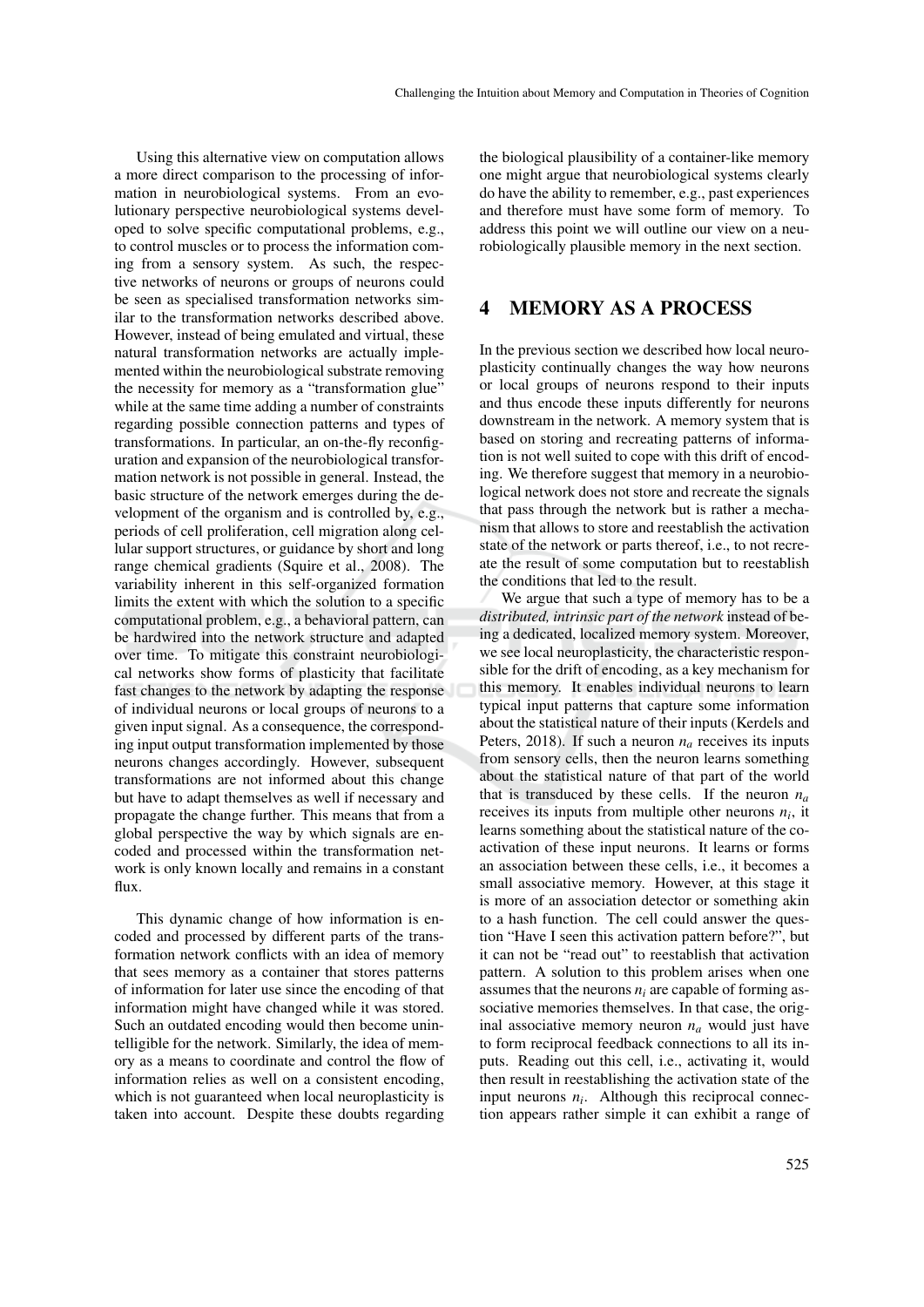interesting behaviors in relation to memory function depending on the balance of activation between the cell  $n_a$  and its inputs  $n_i$ . If the feedback connection between  $n_a$  and  $n_i$  is inactive then signals can flow in a bottom up direction allowing the neuron  $n_a$  to learn typical activation patterns of the neurons *n<sup>i</sup>* . If the feedback connection becomes active the neuron  $n_a$ can keep the neurons  $n_i$  in a specific pattern of activation even if the original input signals to the neurons  $n_i$ are no longer present, i.e., the cells  $n_a$  and  $n_i$  behave now like a small short term memory of the original inputs to the cells  $n_i$ . Lastly, if the feedback of neuron *n<sup>a</sup>* is dominant it can force the cells *n<sup>i</sup>* to take on a pattern of activation that might disagree with the current bottom up input to the neurons *n<sup>i</sup>* . In this case the behavior resembles the recall of a long term memory that overrides the current, bottom up driven state.

Viewed in isolation it might appear as a bold claim that the small neuronal circuit described above would constitute a proper memory mechanism. In particular, the capacity of the single cell  $n_a$  to learn and represent the activity patterns of its inputs  $n_i$  seems too limited. This issue can be addressed by expanding this basic mechanism to a local group of cells *g<sup>a</sup>* that exhibit a form of competitive Hebbian learning via local inhibition. It can be shown that the resulting ensemble activity of such a group has a significantly higher capacity to learn and represent the activity patterns of their inputs (Kerdels and Peters, 2017). Expanding this model further one might imagine a network of such reciprocally connected groups of neurons that interact with each other according to the dynamics described above. Depending on the respective influences between the groups such a network would be continually driven towards states of temporarily stable, local equilibria that integrate current bottom up signals from, e.g., sensory cells, hold onto parts of this bottom up stream at appropriate stages of integration using local short term memory, and augment this integrated information by forcing activity patterns top down that correspond to a form of long term knowledge. Reaching a temporary equilibrium in this network could signal an episodic memory mechanism like the hippocampus in mammals to capture the activity of a small subset *s* of neuron groups at key locations within the network. When the activity pattern of this subset *s* is reestablished again, it would then force large parts of the network into a configuration that would approximate the state of the network when the episodic memory was formed. In principle, the episodic memory itself could rely on similar basic mechanisms of associative pattern recognition as described above.

In summary, we argue that memory in a neurobio-

logical network is a distributed, dynamic process that is an intrinsic part of the network both structurally and functionally. This perspective of memory is in strong contrast to the concept of memory prevalent in wellknown cognitive architectures that see memory as a distinct module that stores and retrieves data like the memory in a contemporary computer system. Integrating neurobiologically plausible forms of memory and computation in theories of cognition is a challenging task as it requires a significant shift in the perspective on typical computational paradigms. A recent example of a first step at such an integration is the work of Hamid and Braun who suggest to infuse the theory of reinforcement learning with the framework of attractor neural networks in order to benefit from the latter's capacity of pattern-completion and noise-insensitivity (Hamid and Braun, 2019).

## 5 CONCLUSION

In this position paper we argued that common intuitions about memory and computation adversely affect how we think about the processing of information in neurobiological systems, and how this perspective is reflected by prominent cognitive architectures. We provided an alternative view on memory and computation to show more clearly how these intuitions imply computational capabilities that are difficult to reconcile with the constraints inherent in neurobiological systems. In order to present a perspective on memory that is more neurobiologically plausible we outlined the idea of memory as an intrinsic, distributed part of a neurobiological network whose dynamic processes combine aspects of memory and computation in a way that questions the otherwise sharp delineations of these two concepts present in contemporary theories of cognition.

## **REFERENCES**

- Anderson, J. R. (1996). Act: A simple theory of complex cognition. *American Psychologist*, (51):355–365.
- Baars, B. (2017). *The Global Workspace Theory of Consciousness: Predictions and Results*, pages 227–242.
- Franklin, S., Madl, T., D'Mello, S., and Snaider, J. (2013). Lida: A systems-level architecture for cognition, emotion, and learning. *IEEE Transactions on Autonomous Mental Development*, 6.
- Hamid, O. H. and Braun, J. (2019). *Reinforcement Learning and Attractor Neural Network Models of Associative Learning*, pages 327–349. Springer International Publishing, Cham.